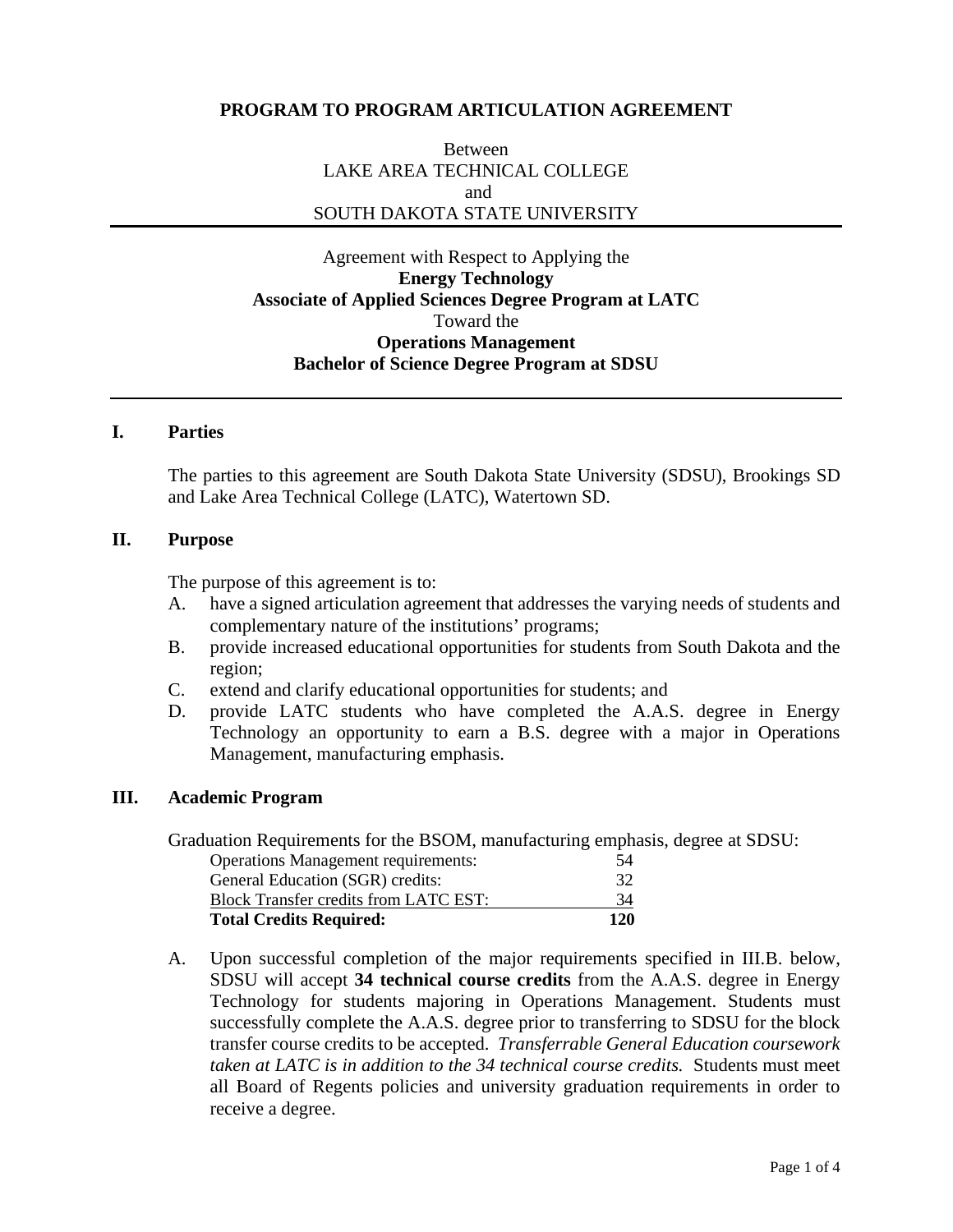B. Requirements to be completed at SDSU to earn a Bachelor of Science degree with a major in Operations Management are listed here:

Major requirements: 37 credits

- 1. BADM 360, Organization & Management OR GE 385, Introduction to Systems Engineering & Management (3 credits)
- 2. CM 130, Management Tools & Analysis (3 credits)
- 3. GE 425, Occupational Safety & Health (3 credits)
- 4. HRM 460, Human Resource Management OR LEAD 435, Organizational Leadership & Team Development (3 credits)
- 5. MNET 460, Engineering Economic Analysis OR FIN 310 Business Finance (3 credits)
- 6. OM 240, Decision Making Processes in Management (3 credits)
- 7. OM 425, Production / Operations Management (3 credits)
- 8. OM 462, Quality Management (3 credits)
- 9. OM 463, Supply Chain Management (3 credits)
- 10. OM 465, Quality Control Applications (3 credits)
- 11. OM 470, Project Management (2 credits)
- 12. OM 471, Capstone Experience (2 credits)
- 13. OM 490, Seminar (1 credit)
- 14. OM 494, Internship (2 credits)

Required Support Courses: 17 credits

1.ACCT 210, Principles of Accounting I (3 credits)

2.ACCT 211, Principles of Accounting II (3 credits)

3.MATH 121/L, Survey of Calculus & Lab (5 credits)

4.CSC 325, Management Information Systems (3 credits)

5.STAT 281, Introduction to Statistics (3 credits)

The general education coursework to meet South Dakota Regental Systems General Education Requirements (SGR) must also be completed as outlined below. *This coursework may be taken at LATC if equivalent courses are available.* Please note that BOR Policy 2.5.12 states: "Total transfer credit for work at a junior, community college (2 year), and/or twoyear technical college may not exceed one-half of the hours required for completion of the baccalaureate degree at the accepting institution." *For the BSOM program, that number is 60 credits.*

General Education (SGR) Courses: 32 credits

- 1. Must include ENGL 101, Composition I, (SGR 1) (3 credits)
- 2. Must include ENGL 277, Technical Writing in Engineering (SGR 1) (3 credits)
- 3. Must include SPCM 101, Fundamentals of Speech, (SGR 2) (3 credits)
- 4. Must include ECON 201, Principles of Microeconomics (SGR 3) (3 credits)
- 5. Must include MATH 114, College Algebra (SGR 5) (3 credits)
- 6. Must include CHEM 106/106L, Chemistry Survey & Lab (SGR 6) (4 credits)
- 7. Must include PHYS 101/101L, Survey of Physics I & Lab(SGR 6) (4 credits) *2 credits count toward the OM major*]
- 8. 9 remaining credits must meet System General Education requirements and be selected from the approved list of courses specified in BOR policy 2:7.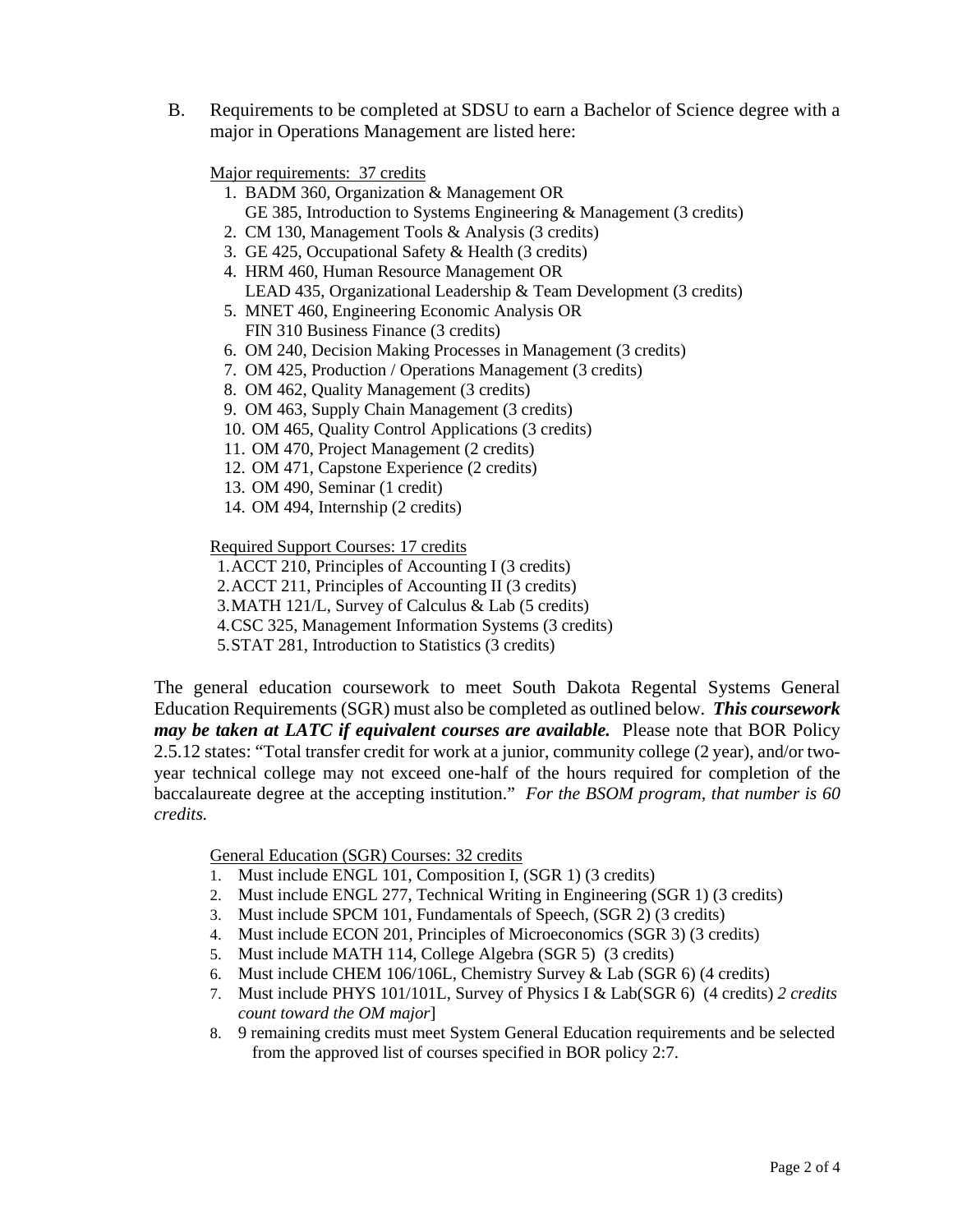# **Total number of credits at SDSU: 86 Transfer credits from LATC: 34**\* **Total credits required: 120**

\*Transferable general education courses can be completed at LATC to a maximum of 60 transferrable credits.

Additional requirements:

1. Students transferring from Lake Area Technical College must have a cumulative GPA of "C"  $(2.0 \text{ on a } 4.0 \text{ scale})$  and no course grade below a "C"  $(2.0 \text{ on a } 4.0 \text{ s}$ scale).

# **IV. Obligations**

Both parties agree to confer with each other on a regular basis regarding changes in curricula involved in this articulation agreement.

### **V. Modifications**

This agreement may be modified from time to time by the South Dakota Board of Regents and Lake Area Technical College. Modifications may not diminish the entitlements enjoyed by students who have already attended classes delivered under the terms of earlier versions of the agreement, except in rare instances in which retroactive implementation of modifications may be required to comply with accreditation standards or to conform to professional licensure requirements.

## **VI. Effective Date of Agreement**

This agreement will go into effect at the start of the Fall 2020 semester term at LATC and SDSU. The agreement applies to students who graduated from LATC in 2012 and in subsequent years.